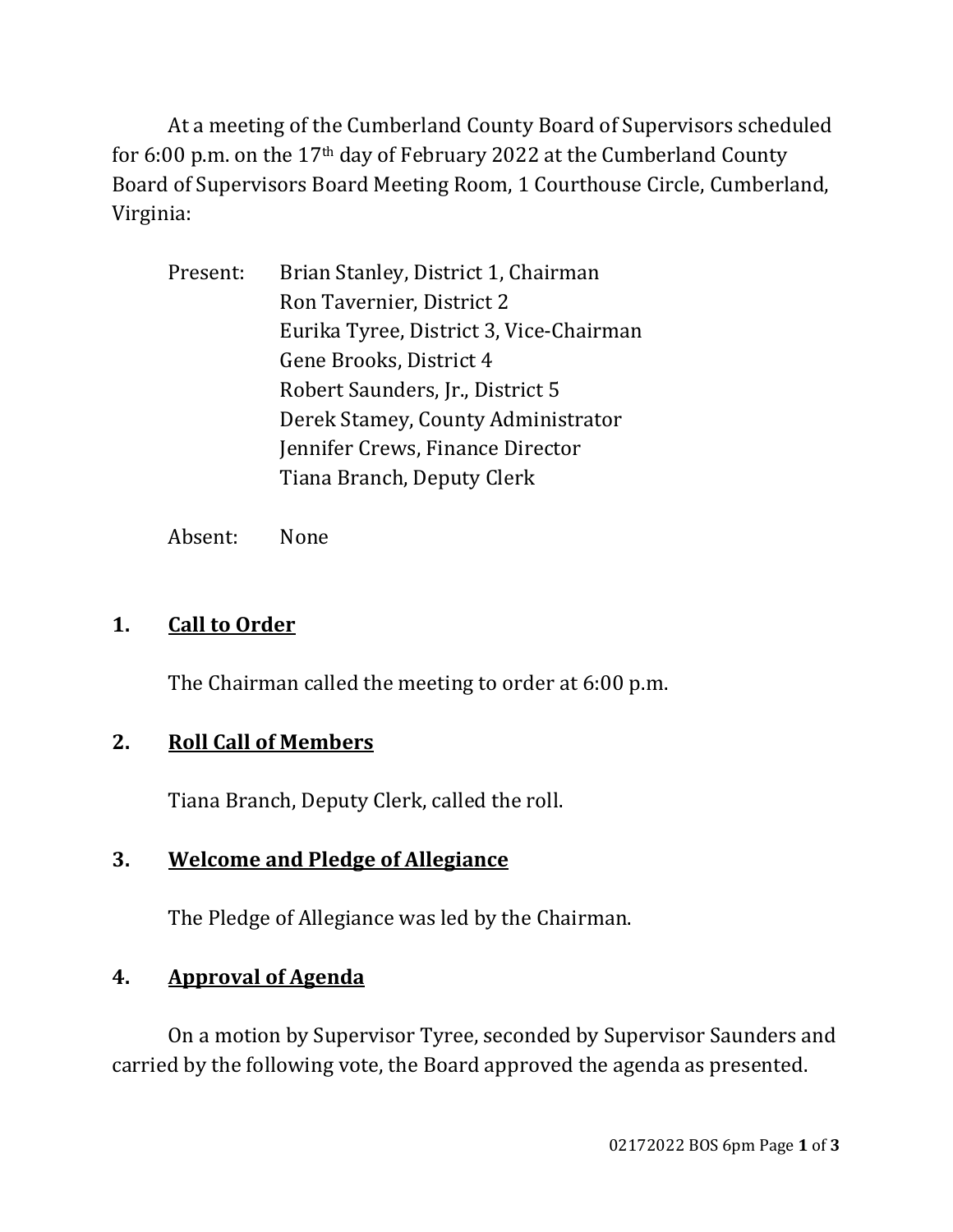| Vote: | Mr. Stanley – aye  | Mr. Tavernier – absent |
|-------|--------------------|------------------------|
|       | Mrs. Tyree – aye   | Mr. Brooks – aye       |
|       | Mr. Saunders – aye |                        |

#### **5. Set Public Hearing**

i. CUP 21-04 High Bridge Stables Event Facility

On a motion by Supervisor Saunders, seconded by Supervisor Tyree, and carried unanimously, the Board set a public hearing for Tuesday, March 8, 2022

| Vote: | Mr. Stanley – aye  | Mr. Tavernier – absent |
|-------|--------------------|------------------------|
|       | Mrs. Tyree – aye   | Mr. Brooks – aye       |
|       | Mr. Saunders – aye |                        |

#### **6. Workshop Presentations**

The purpose of the presentations was to conduct a budget work session relating to the FY2022-2023 budget to offer representatives from agencies requesting funding from the County the opportunity to present information to the Board and provide an opportunity for Board members to ask questions regarding those funding requests.

The following individuals met with the Board:

- a. Piedmont Senior Resources
- b. Piedmont Habitat for Humanity
- c. Piedmont Veterans Council
- d. Longwood Small Business Development
- e. Cumberland Extension Office
- f. Peter Francisco Soil & Water
- g. Cumberland Public Library
- h. STEPS